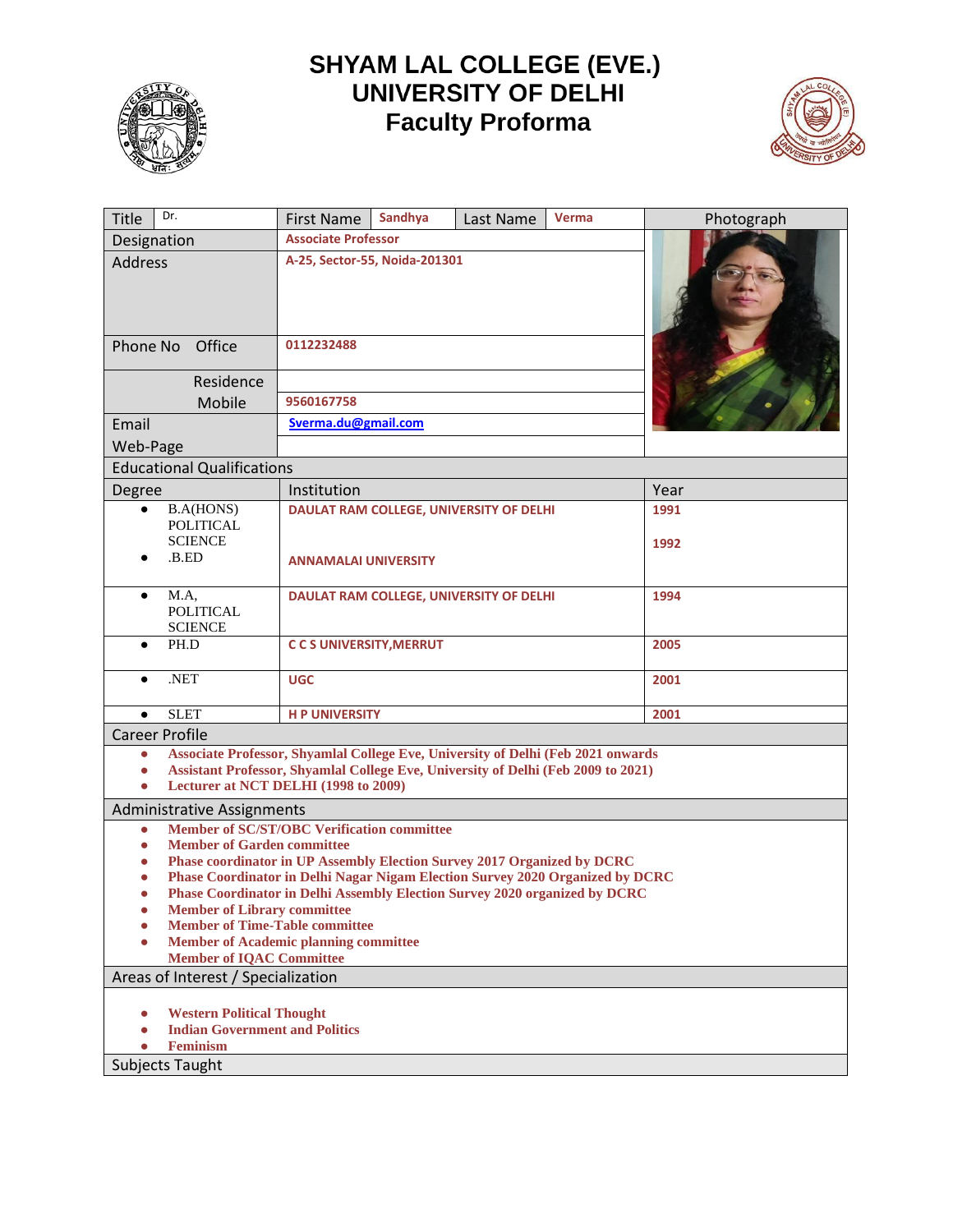| <b>Classical political philosophy</b><br>0<br><b>Modern political Philosophy</b><br>$\bullet$<br><b>Constitutional democracy and governance in India</b><br>$\bullet$<br><b>Political processes in India</b><br>$\bullet$<br><b>Introduction to Comparative Govt and Politics</b><br>$\bullet$<br><b>Political Processes in Comparative Perspective</b><br>$\bullet$                                                                                                                                                                                                                                                                                                                                                                                                                                                       |  |  |  |
|----------------------------------------------------------------------------------------------------------------------------------------------------------------------------------------------------------------------------------------------------------------------------------------------------------------------------------------------------------------------------------------------------------------------------------------------------------------------------------------------------------------------------------------------------------------------------------------------------------------------------------------------------------------------------------------------------------------------------------------------------------------------------------------------------------------------------|--|--|--|
| <b>Research Guidance</b>                                                                                                                                                                                                                                                                                                                                                                                                                                                                                                                                                                                                                                                                                                                                                                                                   |  |  |  |
| Supervisor of one PhD student, University of Delhi                                                                                                                                                                                                                                                                                                                                                                                                                                                                                                                                                                                                                                                                                                                                                                         |  |  |  |
| <b>Publications Profile</b>                                                                                                                                                                                                                                                                                                                                                                                                                                                                                                                                                                                                                                                                                                                                                                                                |  |  |  |
|                                                                                                                                                                                                                                                                                                                                                                                                                                                                                                                                                                                                                                                                                                                                                                                                                            |  |  |  |
| Publications                                                                                                                                                                                                                                                                                                                                                                                                                                                                                                                                                                                                                                                                                                                                                                                                               |  |  |  |
| Contributed an article on GOOD GOVERNANCE in Global Journal of Research Analysis, a peer<br>$\bullet$<br>reviewed journal                                                                                                                                                                                                                                                                                                                                                                                                                                                                                                                                                                                                                                                                                                  |  |  |  |
| Conference Organization/ Presentations                                                                                                                                                                                                                                                                                                                                                                                                                                                                                                                                                                                                                                                                                                                                                                                     |  |  |  |
| Organized National workshop on Indic thought at DCRC on 24-01-19 to 25-01-19<br>$\bullet$<br>Organized Webinar on Uniform Civil Code at SLCE on 05-02-21<br>Organized Webinar on India's Security challenges in South Asia<br>Paper presentation on Anti Over Consumption in Two days International Seminar at SLCE University of Delhi<br>Paper presentation on Environmental Issues: India,s Concern at SLCE<br>Paper presentation on GOOD GOVERNANCE: AN APPRAISAL at SLCE<br>Three weeks Refresher Course in Human Rights and Social Inclusion from JMI<br>Two weeks Refresher Course in Comparative Studies from JMI<br>One week FDP on Student Centric Pedagogic Methods from JDM<br>One week FDP on Intellectual Property Rights from Hansraj College<br>One week FDP on Open Research Tools from Ramanujan College |  |  |  |
| Research Projects (Major Grants/Research Collaboration)                                                                                                                                                                                                                                                                                                                                                                                                                                                                                                                                                                                                                                                                                                                                                                    |  |  |  |
|                                                                                                                                                                                                                                                                                                                                                                                                                                                                                                                                                                                                                                                                                                                                                                                                                            |  |  |  |
|                                                                                                                                                                                                                                                                                                                                                                                                                                                                                                                                                                                                                                                                                                                                                                                                                            |  |  |  |
| <b>Awards and Distinctions</b>                                                                                                                                                                                                                                                                                                                                                                                                                                                                                                                                                                                                                                                                                                                                                                                             |  |  |  |

Association With Professional Bodies